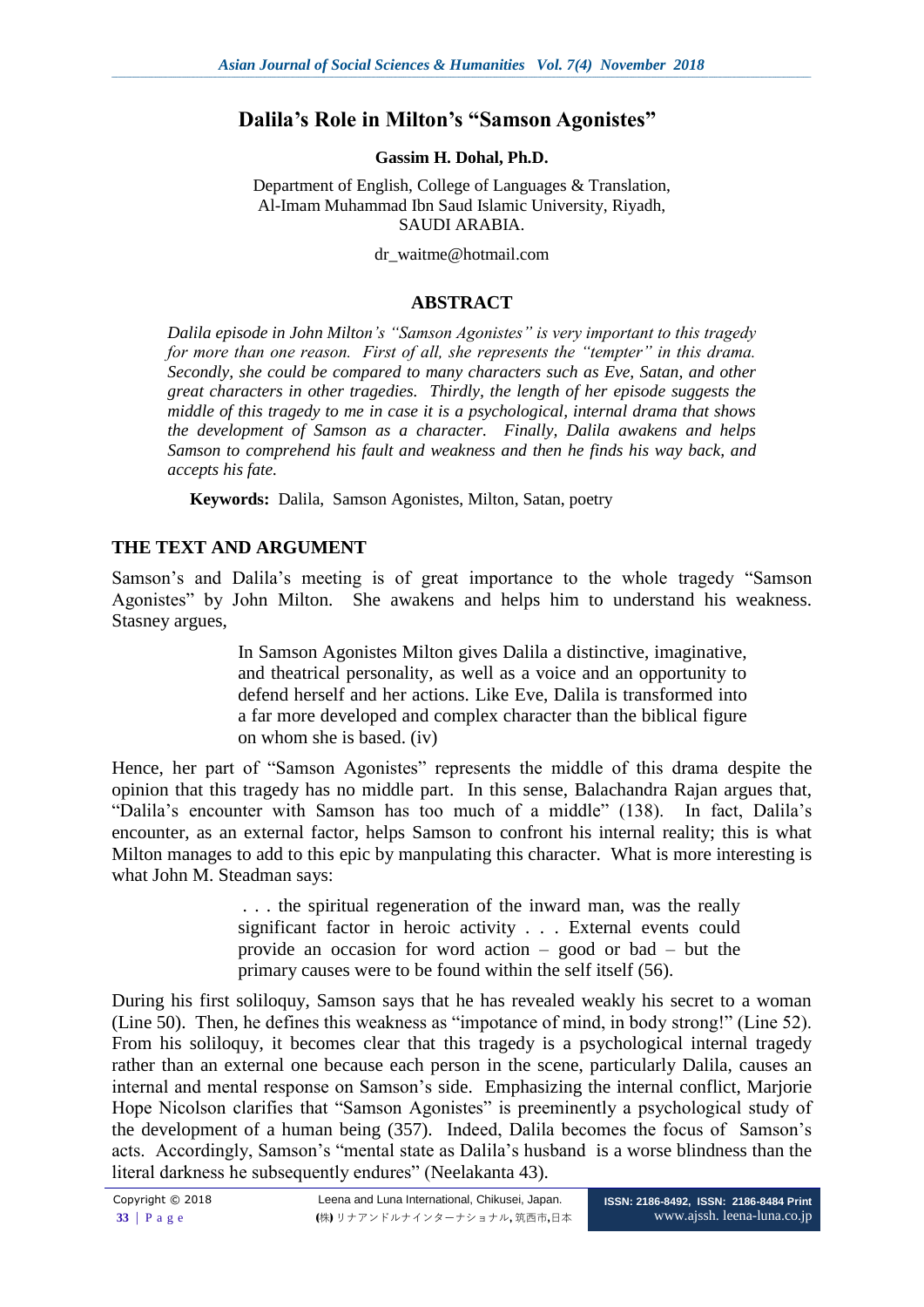Later, while he is talking to Manoa, his old father, Samson blames himself for telling Dalila his secret:

> Fool, I have divulg'd the secret gift of God To a deceitful Woman . . .

(Lines 201-02)

It seems he is trying to find an excuse for himself at this point;he calls himself "fool". At the same time, he does not exonerate Dalila for being "a deceitful woman."

In turn, the chorus tries to comfort him; it says "wisest Men / Have err'd and by bad Women been decev'd" (Lines 210-11). Samson tells them "the next day I took to Wife / . . . / Dalila, / That specious Monster, my acomplisht snare" (Lines 227-30). Then, as part of the internal conflict, he affirms that it is his cause:

> Of what I now suffer She was not the prime cause, but I myself, . . . . . . . Gave up my fort of silence to a Woman. (Lines 233-36)

Trying to calm him down, the Chorus calls her "unclean / unchaste" (Lines 323-24). It believes that this dilemma is "her stain not his" (Line 325). Apparently, it is a way to console Samson, but in confirming that it is her fault, the chorus pushes him to become reconciled with himself. Hence, his recognition of his dilemma starts to take place gradually:

> Nothing of all these evils hath befall'n me But justly; I myself gave brought them on, Sole Author I, sole cause . . .

(Lines 374-76)

Again, while meeting his father, Samson admits his guilt:

At times when men seek more repose and rest, I yielded and unlock'd her all my heart.

(Lines406-07)

Apparently, Samson yields when she gives herself up to him, when there is a sensual passion, if not sexual, when there is some intimacy. Accordingly, their relationship is a type of reciprocal one, for she gives him what he wants, and in turn he confides in her and tells her his secret.

After that, Samson points out to his father Manoa, that she "held me yok't / Her Bond-slave . . ." (Lines 410-11). He affirms it is his crime:

> Let us here, As I deserve, pay on my punishment, And expiate if possible, my crime.

(Lines 488-90)

Later Samson assures the effect of Dalila's sensuality in his talk with his father: "... voluptuous life . . . the lascivious lap / Of a deceitful Concubine . . . like a tame Wether, all my precious fleece" (Lines 534-38). Here he acknowledges her power and influence on him. All these gestures in his speech show Dalila's sexual and attractive effect on Samson. In addition, he compares his hair with "precious fleece" as quoted above. Fleece, as we know, is sold and here he suggests that she has got some price; it is gold. In addition, from the above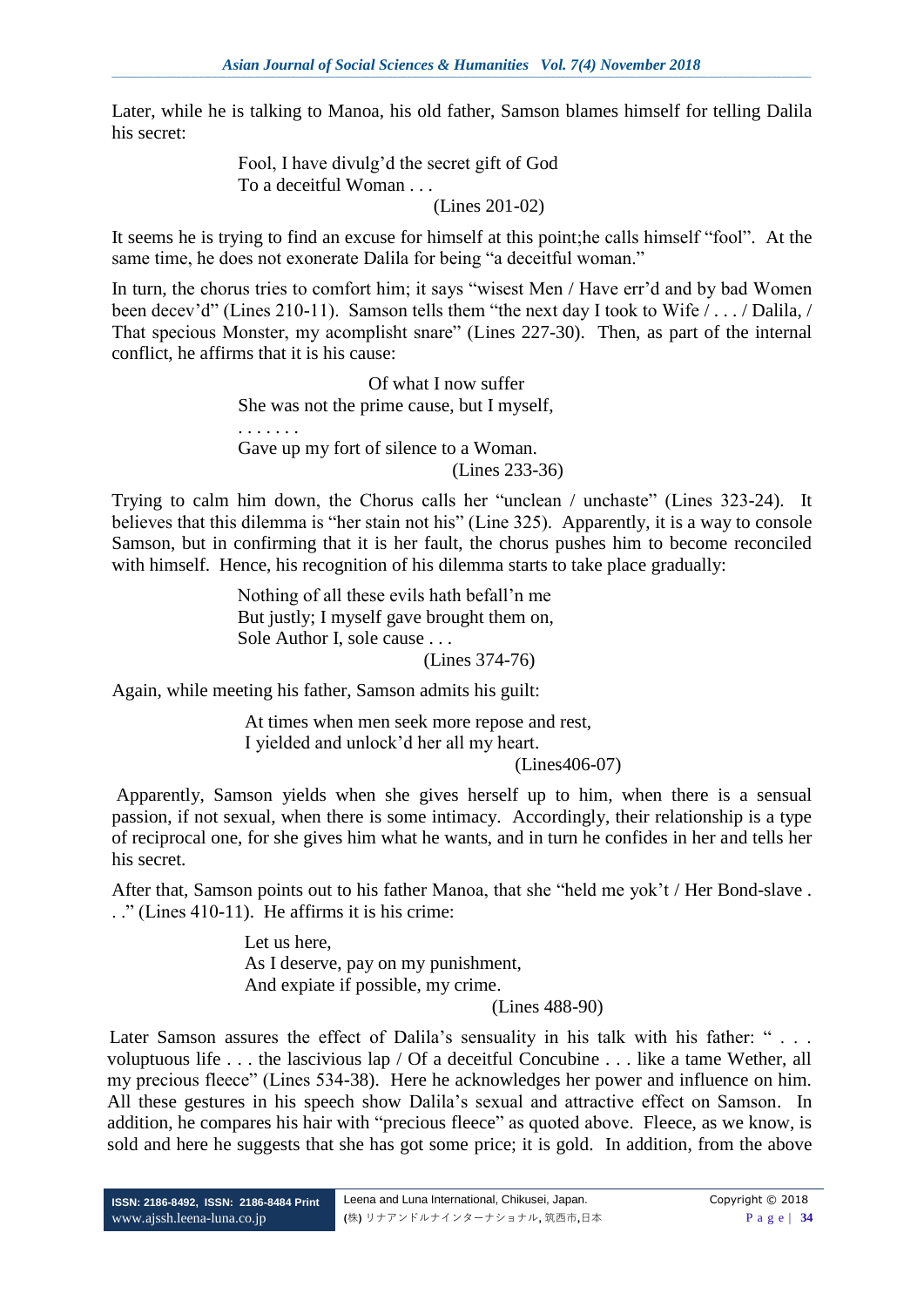quotation, Milton recalls the story from the Bible and seemingly forgets that he has already mentioned that Dalila is Samson's wife, not his "Concubine."

Subsequently in the tragedy, the Chorus marvelously describes her arrival. It seems a female with her finery, "Like a stately ship" (Line 714) which is coming to carry off her would-be captin. Anyhow, she is perfumed (Line 720) in order to assert her might and effect. Although, he has lost his sight, yet her attraction remains influential for other senses; particularly hearing of her feminine voice and smelling her perfume, not to mention, her request to "touch thy hand" (Line 951).

Given such a situation, Samson recognizes her, "my Traitress, let her not come near me" (Line 725). Consequently, the Chorus tells that she is determined, "on the move." She says, "I came [to] acknowledge, yet if tears / May expiate . . . " (Lines 739-45). Here, she seems as a predatory animal. She is waiting for the chance to attack the prey. This is why Samson, later, calls her "Hyaena" (line 748). She entreats him in the name of "conjugal affection" she tries all ways to influence Samson; Stasney argues, "Milton deliberately complicates and elevates her character in such a way so as to give her identity" (14).

Whatever the case may be, Samson rejects her plea, calling her "Hyaena" and affirming that marriage is a vow that false women like Dalila break. They try to deceive others, they have "feign'd remorse" (Line 752). Then he sees himself as "penitent." The penitent

> Are drawn to wear out miserable days, Entangl'd with a pois'nous bosom snake, If not by quick destruction soon cut off As I by thee, to Ages an example.

(Lines 762-65)

Here he compares her with a snake for he believes that she decieves him. She makes an example of him to other generations.

On her part, Dalila is resolved to make at least his "hatred less" (Line 772). She claims the weakness that is "incident to all [her] sex" (Line 773). She admits her fault, "But I to enemies reveal'd, and should not" (Line 782). Here, "she is given a voice that allows her to defend herself and her actions, and to present herself to Samson as a victim" (Stasney 14). Yet, at the same time, she is blaming him for his own weakness, then she says, "Thine forgive mine" (Line 787). She continues telling him her "jealousy of love" (Line 791). All she tries to say is that she has been tempted and received by those who have assured her that there is no harm on him (Line 800). And she starts explaining her reasons for what she has done. First, she has in mind "safe custody" designed for him (Lines 801-02). Second, she wants him to live with her (Lines 806-10). Then, she concludes, "These reasons and love's law pass'd for good" (Line 811).

For Samson, Dalila has come out of "malice not repentance" (Line 821). Then, he keeps admitting his fault, "to myself was false ere thou to me" (Line 824). This is self-judgement; he realizes his guilt; this causes him to regret his mistake. Thus, his regeneration starts, because this tragedy is an internal, psychological drama. Here, Samson starts to wonder, "weakness is thy excuse / And I believe it, weakness resists philistian gold" and continues contemplating if everything is going to be attributed to weakness, then "all wickedness is weakness" (Lines 829-34). Hence, he reminds her of her lust (she calls it love).

Taking her part, Dalila insists on defending herself, "It was not gold" (Line 849), but it is "the Magistrates / And Princess of my country [who] came in person . . ." (Lines 850-51). She confirms later the pressure of the priests. Here she is defending what she calls her weakness; she is "press'd" by those who "urg'd, / Adjur'd by all the bonds of civil Duty / And of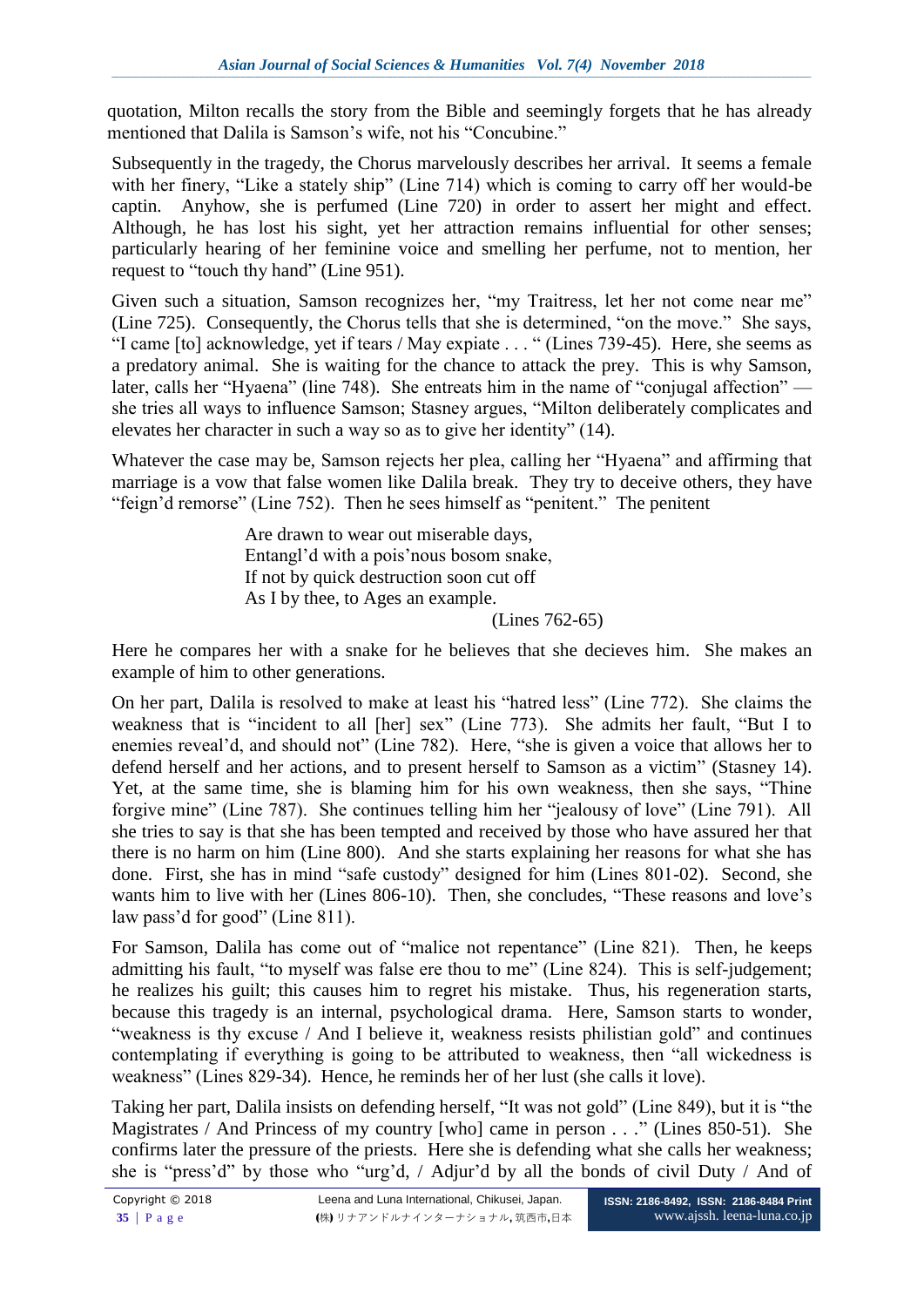Religion" (Lines 852-54). She wants to say that she has been deceived that he is an enemy and she is weak as a female. Indeed, "Milton evokes a picture of Dalila as a woman situated between two conflicting sets of patriarchal expectations imposed upon her, those of her husband and the men of her country" (Mazzacane 4-5). She uses logic in order to convince Samson. Afterwards, she changes her tone back to her earlier tone of love:

#### What had I To offer against such powerful arguments? Only my love of thee held long debate. (Lines 861-63)

She sees herself "against all these reasons," at least combating in silence (Line 864). Stasney clarifies that "Dalila is essentially permitted, by Milton, the opportunity to explain to Samson the reasons for her crime against him—something the Bible did not allow her to do" (2).

At this moment, Samson attacks "all thy circling vile would end." Then, he commences to regret his marriage:

> I before all the daughters of my tribe And of my Nation chose thee from among My enemies . . .

#### (Lines 876-78)

He has told her all his "secrets", "not out of levity, but overpow'r'd / By [her] request" (Lines 880-81). Thus, her country has sought him "unjustly / Against the law of nature, law of nations" (Lines 889-90). Here, in this epic Milton makes Dalila marry Samson instead of being a mistress; he wants to add a sense of legality to the story. Then, Samson attacks her religion: "But zeal mov'd thee, / To please thy gods . . ." (Lines 895-97). Her gods are not able to do anything. Hence, she is used to trick him in favour of her gods and people. Samson compares his God with hers and realizes his God's mercy and ability to redeem him. It is the turning point towards self-realization.

In her desperate effort, Dalila points out that a woman always loses while debating whatever the point she is trying to defend:

> In argument with men a women ever Goes by the worse, whatever be her cause.

(Lines 903-04)

While she appears to be persuasive and articulate about her action, Samson refutes her claim and assures that her defeat is merely "for want of words, no doubt, or lack of breath" (Line 905).

Then, Dalila admits, "I was a fool, too rash, and quite mistaken" (Line 907). She wants Samson to forgive her and to recompensate what she has done because she has "misdone / Misguided" (Lines 907-12) him. She tries to intercede to the lords to free him as Manoa has tried to do. She tells him that she will redouble her love and care if he accepts to live with her. As a matter of fact, "though Dalila's apology and love may be genuine, they may in fact still be rhetorical, and as such her argumentation may be read as more than simply a defense against Samson's accusations" (Mazzacane 42).

In return, Samson's answer is "No, no, of my condition take no care." (Line 928) He thinks that she is trying "To bring [his] feet again into the snare" (Line 931). Then, he explains his attitude towards her: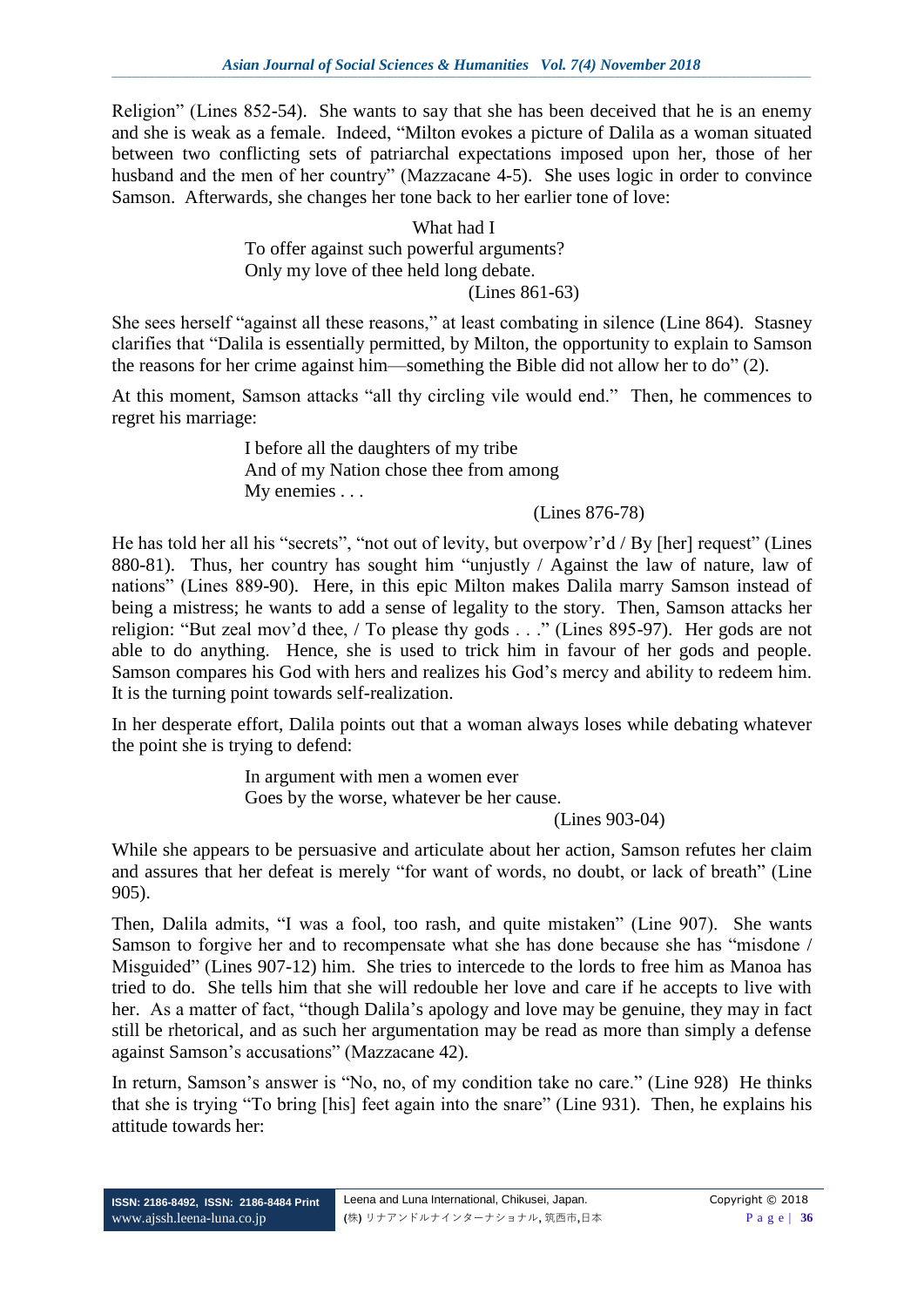Warbling charms No more on me have power, this force is null'd So much of Adder's wisdom I have learn't To fence my ear against thy sorceries.

(Lines 934-37)

After refusing her care, he goes beyond, and talks about something she hasn't talked about, it's her efficacious charm. At this moment, she wants to try another sense; she wills to touch his hand later (Line 951).

In the interim, Samson compares between his past and future in case he accepts to live with her; in the past she can "slight," "sell," and "forego" him, but now he is blind – she will use him as a "child." He will "live uxorious" to her will "in perfect Thraldom" (Lines 940-46). Anyway, he believes in his God and his redemption, if he has recovered "how again betray me / Bearing my words and doing to the Lords" (Lines 946-47). He sums up, "To thine whose doors my feet shall never enter" (Line 950). After falling all "wiles," she asks him to let her appraoch and touch his hand in a line that represents the most sensual part in the tragedy; "Let me approach at least, and touch thy hand" (Line 951).

Right away, Samson refuses and explains unpersuasively, "Lest fierce remembrance wake / My sudden rage to tear thee joint by joint" (Lines 952-53). Probably he will submit to her charms which he has already talked about if he touches her. "Samson's fierce revulsion is a sign of the powerful attraction which she still holds" (Louis L. Martz 128). He tries to rationalize "his carnal passion for" (Neelakanta 41) her and later to justify his punishment. His weakness against her sensuality appears clear when he forgives her at distance, "At distance I forgive thee, go with that" (Line 954). He points out that she will be "memorable" for her "treason." On her action, Anthony Low argues:

> One can argue that Dalila may have acted partly out of malice, partly because she is preasured by the Philistine leaders and priests, partly of gold, partly out of desire for fame (151).

At last, Dalila makes her concluding speech. She says his anger is great "yet winds to seas / Are reconcil'd at length, and sea to shore / Thy anger; unappeasable, still rages . . ." (Lines 961-93). Earlier, she has come as "a stately ship" and here she compares his anger to the sea, she does "reap nothing but repulse and hate?" (Line 966) from the angry sea. She questions, "Why do I humble thus myself . . .?" (Line 965). This is to remind him of his contemplation over his creation. Then, she turns to fame, "Fame if not double-fac't [as she has done] is doubled-mouth'd" [she will be memorable in both nations but with different interpretations]. She compares her fame in both nations; in his she is defamed, but in her nation, she will "be nam'd among the famousset / Of Women . . . who to save / Her Country from a fierce destroyer . . ." (Lines 982-85). In these lines she is persistent, and talks the truth. Her tomb will be a shrine "With odors visited and annual flowers" (Line 987). Finally, she declares her departure, "I leave him to his lot and like my own" (Line 996). In the last speech, her pride and vanity are clear. Arnold Stein comments, "her character is dominated by vanity and selflove . . . she suffers from the spiritual death which has lost the freedom to do good" (124).

Later, the Chorus declares, "She is gone, a manifest Serpent . . ." (Line 997). It sees her deceiving and compares her to the Satan in "Paradise Lost." Hence, Leonard Mustazza argues:

> Both [Dalila and Satan] may actually feel the strings of remorse, but, on the other hand, both also have selfish motives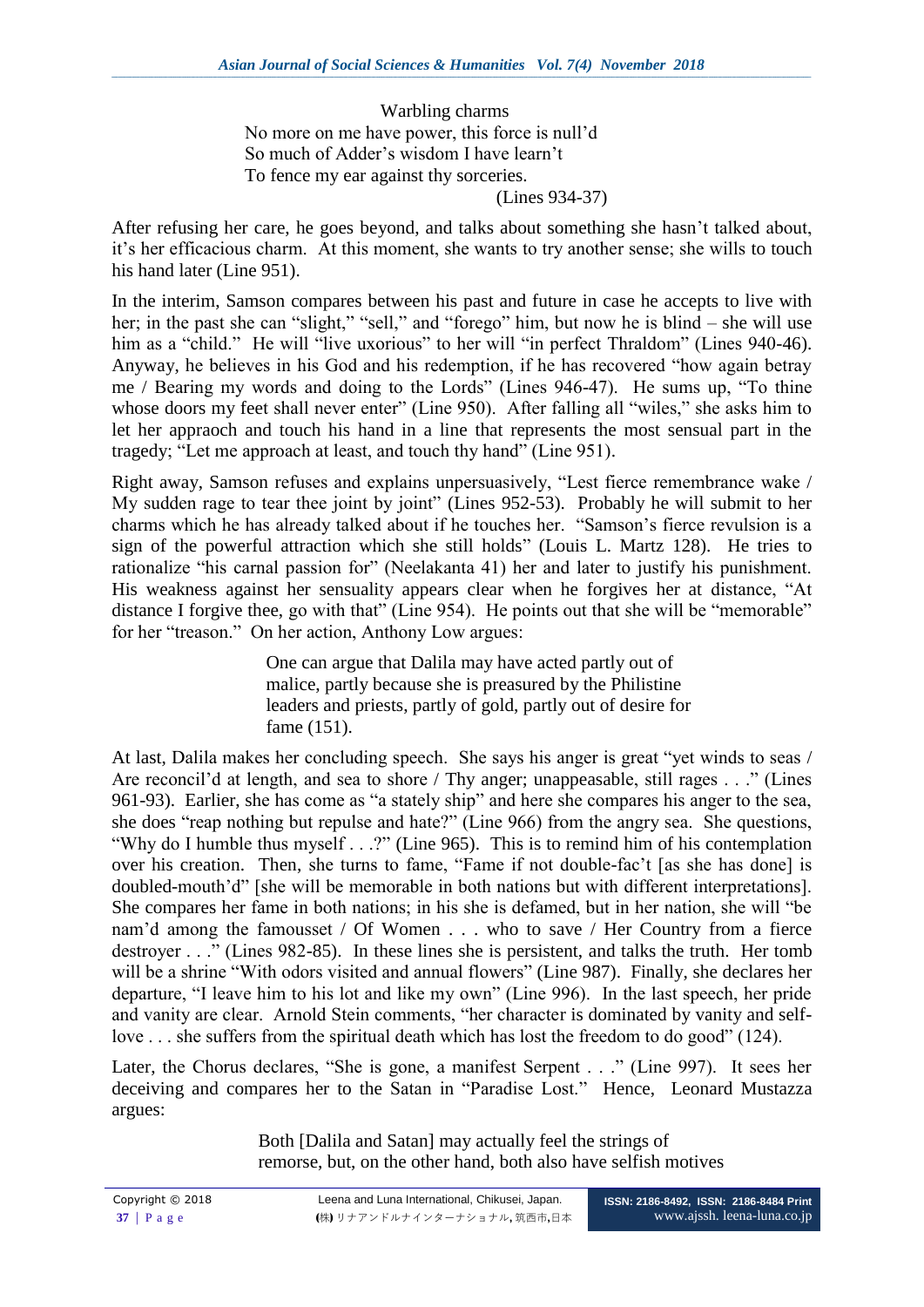for action, both want to maintain the affections of those whom they have led into disaster, both want to maintain control (248).

What is written here is correct and can be found in both characters. Samson comments on the purpose of her coming:

> God sent her to debase me, And aggravate my folly who committed To such a vigor his most sacred trust Of secrecy my safety and my life. (Lines 999-1002)

In this tragedy "snake," "Adder," "Serpent," and "viper," all those names represent some sort of deceit. In fact, Dalila's encounter leads to Samson's self-confidence which is important for him to acknowledge his fault and accept the consequences. William Riley Parker argues, "Samson . . . has gained confidence through the encounter. It was a trial, he realizes, sent by God" (43). Likewise, Sarkar argues that "Dalila acted only as a tool to bring out the inner wrath of Samson. It was with the conversation with Dalila that the hatred of Samson reached the pick point" (227).

Moreover, Samson doesn't forget Dalila while he is talking with Harapha, the giant who mocks Samson in prison, he says:

> Till they had hir'd a woman with their gold, Breaking her Marriage Faith to circumvent me. (Lines 1114-15)

More and more, he repeats his regret and fault to choose this women:

Among the Daughters of the Philistines I chose a Wife, which argu'd me no foe. (Lines 1192-93)

He believes that he has been deceived. Again the repetition makes him more conscious and aware of his fault and responsibility for what he has done. Even the relative pronoun "which", used in Line 1193, denotes that these deeds are not human at all. Indeed, passion, love, and honesty should prevail during any marital relation. On the contrary, Samson looks at her as if she were not human "though Dalila's apology and love may be genuine" (Mazzacane 42). In such a situation, one may find it difficult to decide who is deceived by whom. Does "Milton deliberately complicates and elevates her character in such a way so as to give her identity[?] (Stasney 14). However, Martz argues most clearly:

> Whatever her nature, whatever her motives, the power of her appeal has certainly accomplished a remarkable change in Samson; she has stirred him out of his sense of loss, sitting him into more positive, mental responses (128).

Indeed, Martz has summed up the importance of Dalila's episode in the tragedy.

To sum up, Dalila helps Samson to comprehend his total failure and find his way back to what he believes in. He proves himself master of his old weakness through Dalila that has caused his loss and suffering. It is Dalila that prepares Samson finally to accept his destiny and acts according to what his powers guide him to do. Consequently, it is Dalila's episode